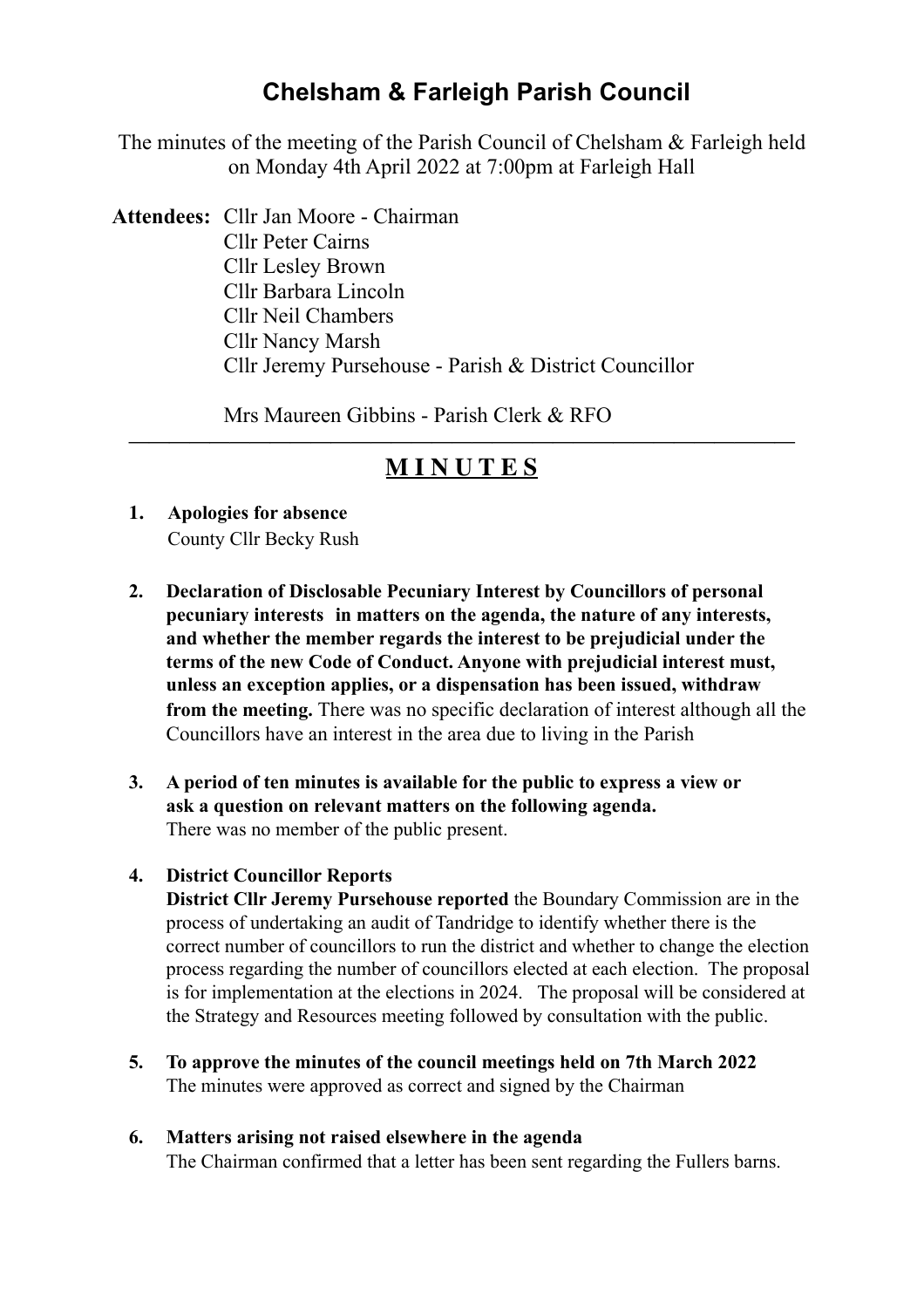County Councillor will be liaising regarding the situation with the stiles.

# **7. Councillor Surgeries:**

 **Saturday 2nd April 2022 -** following the none attendance of residents at this surgery it was resolved to, going forwards, hold the surgeries on a 3 monthly schedule as shown below.

 It was confirmed notices regarding meetings etc. can be displayed on the Bull notice board.

 County Councillor Rush is now working with Dial A Ride and identified the Bull as a possible end venue following trips out with the elderly.

 **Next surgery Saturday 2nd July 2022 Saturday 1st October 2022** 

 **Saturday 7th January 2023** 

# **8. Annual Parish Meeting - Tuesday 24th May 7pm - 8pm**

The Chairman confirmed all arrangements are in hand for the annual meeting. Following the agreement of topics and presenters, the Clerk will draft the agenda and send out invitations. Refreshments will be provided.

The event will be publicised in the CR6 magazine, Parish News and the Parish Facebook page.

#### **Action: Clerk**

 Invitations will be delivered by councillors vis: Great Park - Cllrs Moore & Brown Chelsham Common - Cllr Lincoln Farleigh Common - Cllr Cairns Harrow Road - Cllr Chambers Chelsham Road - Cllr Pursehouse

# **9. Tree Works for broadband access**

A resident has requested for permission to cut back some trees on Chelsham Common to enable the cables for broadband to be installed. This was agreed unanimously.

# **Action: Clerk**

# **10. Brainstorming update**

 **i)** It was agreed the funding for £250 from CC Rush to the Parish Council for the jubilee event can be transferred to the Warlingham Events as Chelsham & Farleigh will be working with them on the event. Cllr Pursehouse will provide the Clerk with the bank account details.

# **Action: Cllr Pursehouse/Clerk**

**ii)** Defibrillators - The Bull is happy to house the monitor. The monitor will cost £500 including battery and pads.; the cabinet is £395. The Clerk will confirm with the Caterham First Responder. Cllr Moore will attend the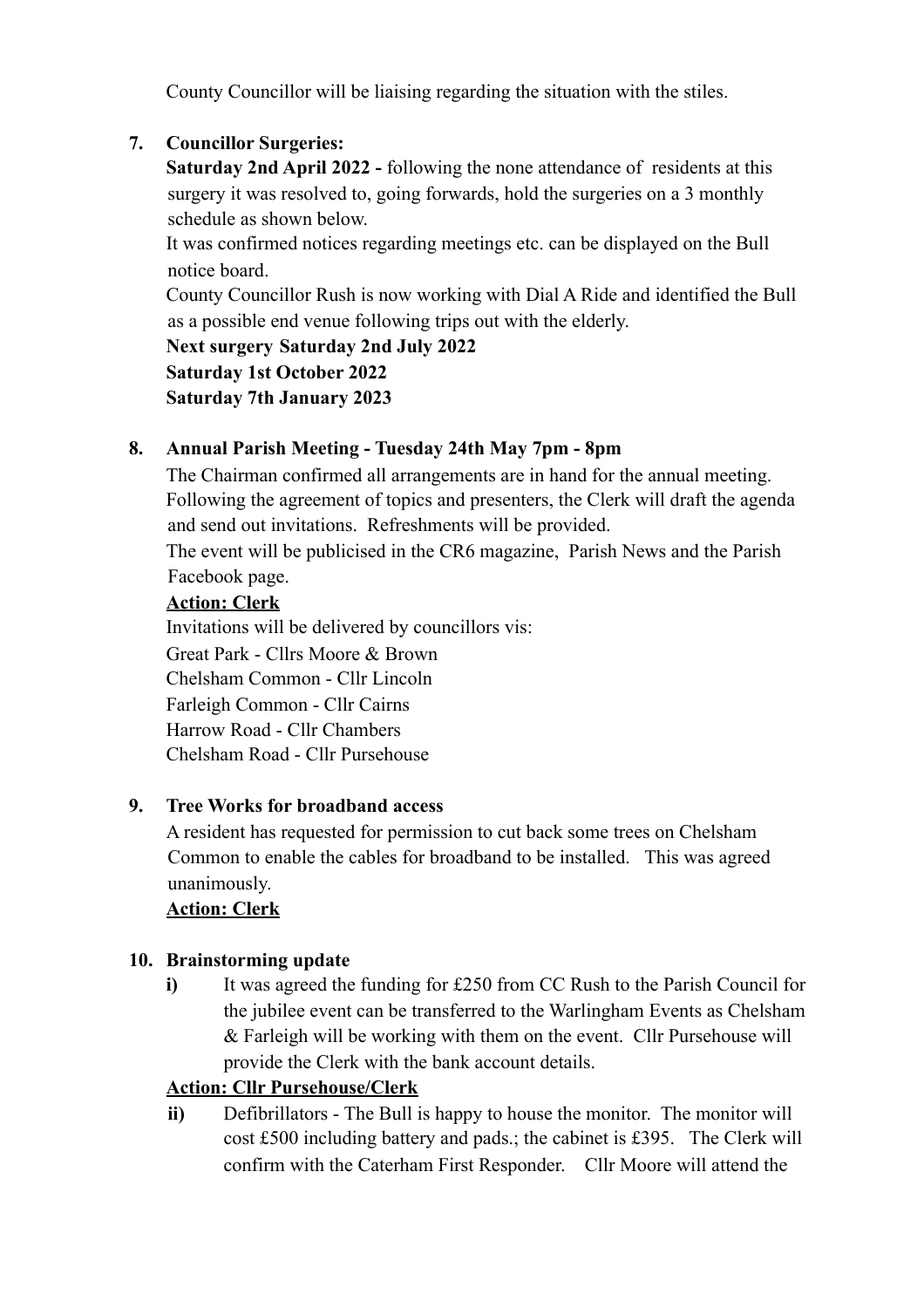Warlingham Parish Council Meeting to request that the second defibrillator available is possibly purchased for The Harrow public house.

#### **Action: Cllr Moore/Clerk**

**iii)** Signs for Emergency Plan e.g flooding etc is being coordinated with TDC Officer Chris Hobbs. If a venue is required for the meeting it was resolved that St Mary's Hall

can be offered funded by the Parish Council.

 **iv)** ID Badges **-** all Councillors to forward a jpeg headshot photo to the Clerk to enable the ID badges to be prepared.

#### **Action: ALL**

#### **11. Commons**

- **\* Chelsham Common** the cut has been completed around the pond
- **\* Holt Wood** An Article 4 has been issued on the sites sold but cannot be issued at present on the whole of Holt Wood.
- **\* Farleigh Common** Cllr Cairns reported the intrusion on the common by a small vehicle.
- **\* Mill Common** It was agreed the Clerk will order the plinths and arrange the wording and QR Code plus the installation

# **Action: Clerk**

#### **12. Planning**

#### **12.1 TA/2022/270**

 **Replacement of non historic casement sash windows and French doors with slim line double glazed units.** 

 **Beddlestead House, Beddlestead Lane, Warlingham CR6 9QN Comment: The Parish Councillors are mindful of the historic nature of the building and leave to the TDC Officers.** 

#### **12.2 TA/2022/151**

 **Erection of outbuilding (Application for a Certificate of Lawful Development for an Existing Development)** 

 **Barncroft, 3 Farleigh Court Road, Warlingham, Surrey CR6 9PX Comment: The Parish Council has now raised concerns about the recent level of development at Barncroft and the spatial and visual impact it has had on the site generally. Although the current application is permitted development, the Parish Council stresses the importance of maintaining the character of the Green Belt in the AGLV, for example under DP8, 9, 13 and 14 of TLP pt 2.** 

|  | 13. Finance - Payment of invoices - already approved |                     |  |          |
|--|------------------------------------------------------|---------------------|--|----------|
|  | <b>Mrs M Gibbins</b>                                 | <b>Clerk Salary</b> |  | £ 346.54 |
|  | <b>Mrs M Gibbins</b>                                 | Telephone           |  | 6.08     |